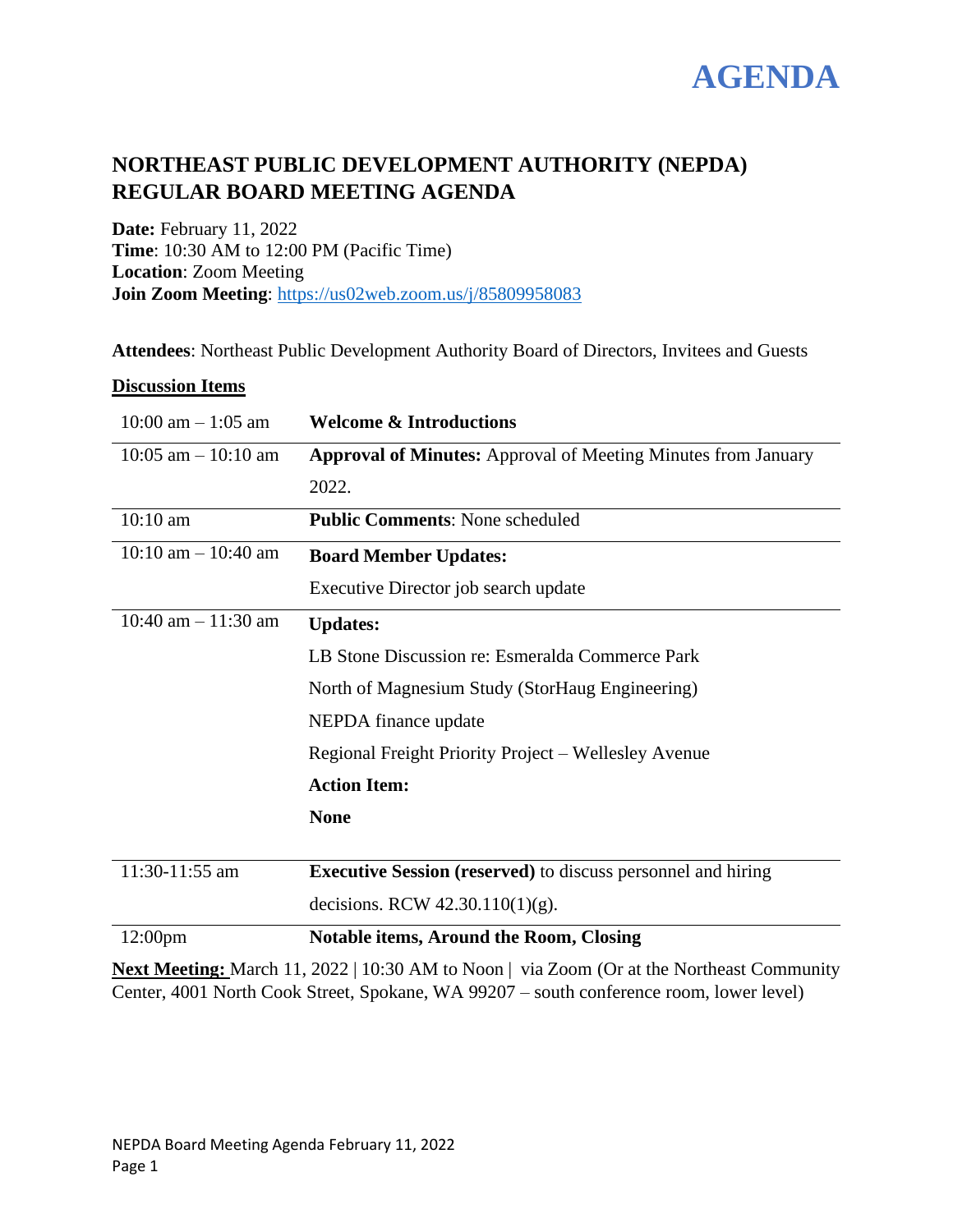

## **Disclosures:**

**AMERICANS WITH DISABILITIES ACT (ADA) INFORMATION:** The NEPDA is committed to providing equal access to its facilities, programs and services for persons with disabilities. Individuals requestingreasonable accommodations or further information may call, write, or email City of Spokane Human Resources at 509.625.6363, 808 W. Spokane Falls Blvd, Spokane, WA, 99201; or. Persons who are deaf or hard of hearing may contact Human Resources through the Washington Relay Service at 7-1-1. Please contact us forty-eight (48) hours beforethe meeting date.

## **Executive Session**:

An Executive Session may be called during the meeting. The purpose must be announced and is limited by RCW 42.30.110. Examples include: (1) to discuss with legal counsel litigation, potential litigation and/or legal risks (RCW 42.30.110(1)(i)); (2) to consider the acquisition of real estate by lease or purchase when public knowledge regarding such consideration would cause a likelihood of increased price (RCW 42.30.110(1)(b)); and (3) to consider the minimum price at which real estate will be offered for sale or lease when public knowledge regarding such consideration would cause a likelihood of decreased price (final action selling or leasing public property shall be taken in a meeting open to the public)(RCW 42.30.110(1)(c)).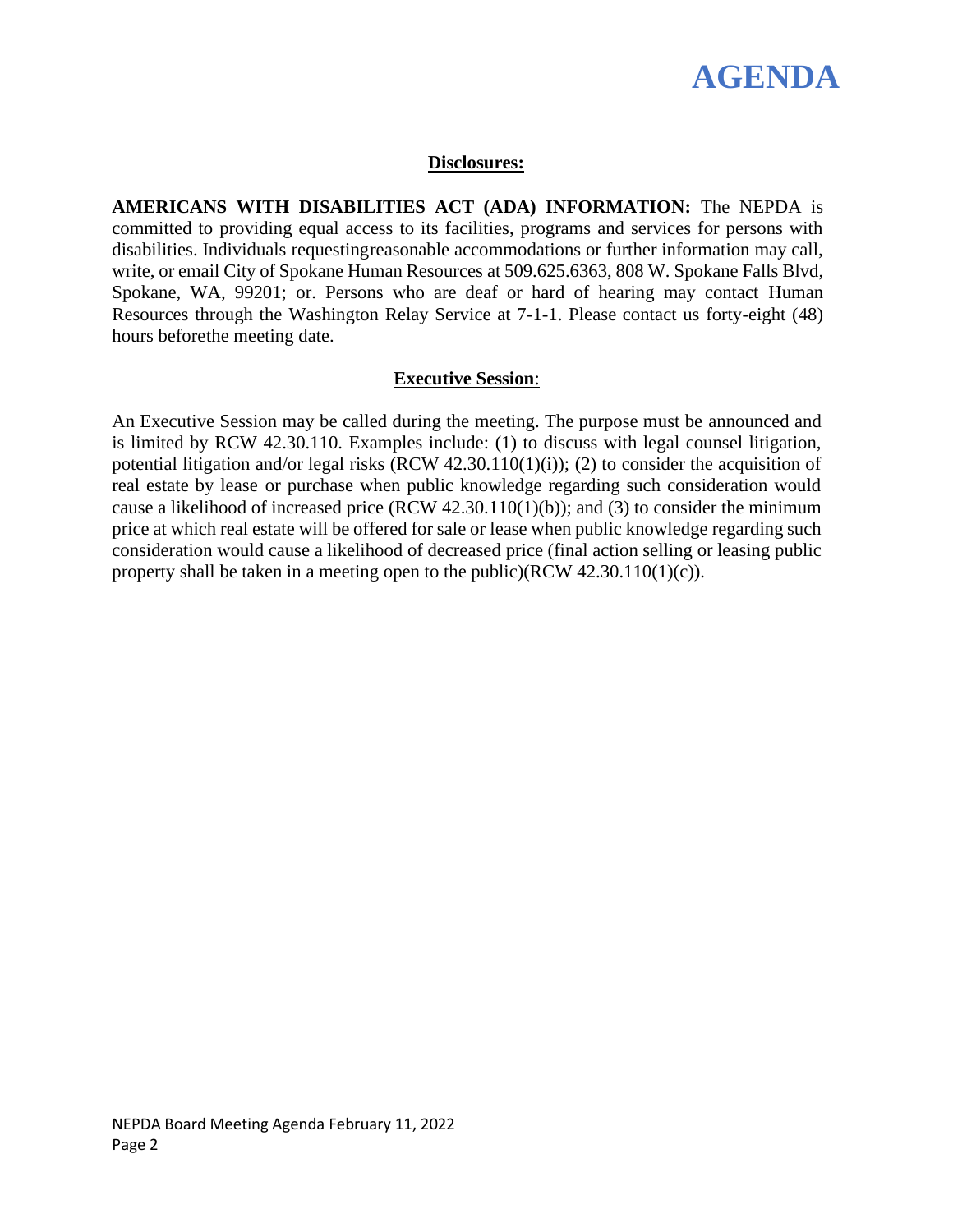### **NORTHEAST PUBLIC DEVELOPMENT AUTHORITY**

Date: January 14, 2022 Meeting Time: 1:00pm Location: Board Members and Public attendance via Zoom

### **Attendees:**

Board Members present – Josh Kerns, Michael Cathcart, Marlene Feist, Cindy Chipman, Cheryl Stewart, and Scott Simmons Board Members absent – Jordan Tampien Staff – Megan Clark, Legal Counsel Guests – Ron Valencia, Shae Blackwell, Steve MacDonald, David Mitchell and Susan Kellner

### **Welcome and Introductions:**

Chair Josh Kerns called the meeting to order at 1:06pm. He indicated a quorum was present.

## **Approval of Minutes:**

A motion was made by Cindy Chipman to approve the November 12, 2021 and December 10, 2021 minutes. The motion was seconded by Michael Cathcart. The motion passed unanimously.

## **Board Officer Elections for 2022:**

A nomination was made by Scott Simmons for Michael Cathcart to serve as the Chair. No other nominations were made. A motion was made by Scott Simmons to elect Michael Cathcart as the Chair for 2022. The motion was seconded by Josh Kerns. The motion was unanimously approved.

The meeting was turned over to newly elected Chair Michael Cathcart.

A nomination was made by Michael Cathcart for Josh Kerns to serve as the Vice Chair. No other nominations were made. A motion was made by Michael Cathcart to elect Josh Kerns as the Chair for 2022. The motion was seconded by Cheryl Stewart. The motion was unanimously approved.

A nomination was made by Cheryl Stewart for Scott Simmons to serve as the Secretary/Treasurer. No other nominations were made. A motion was made by Cheryl Stewart to elect Scott Simmons as the Secretary/Treasurer for 2022. The motion was seconded by Cindy Chipman. The motion was unanimously approved.

## **Executive Director Recruiting:**

Board discussion ensued around the current status of the recruiting efforts, applicant screening and interview process. The executive director job posting was placed on NEPDA websites and LinkedIn. Sueann Herkel has offered to assist the Board through the hiring process, facilitate the receipt of applications, and scoring applicants. She and Scott Simmons have access to the email account to which applications are being directed. Discussion of establishing an interview panel or committee of Board members. Discussion between Scott Simmons and Michael Cathcart on ways the panel can be established. Steve MacDonald offered to be a part of the committee. Board Members Cindy Chipman, Michael Cathcart, Scott Simmons, Josh Kerns, and Marlene Feist all offered to take part on committee or otherwise be part of the interview process. Mr. Cathcart suggested setting aside time at the February Board meeting to discuss candidates in executive session and set up interviews thereafter.